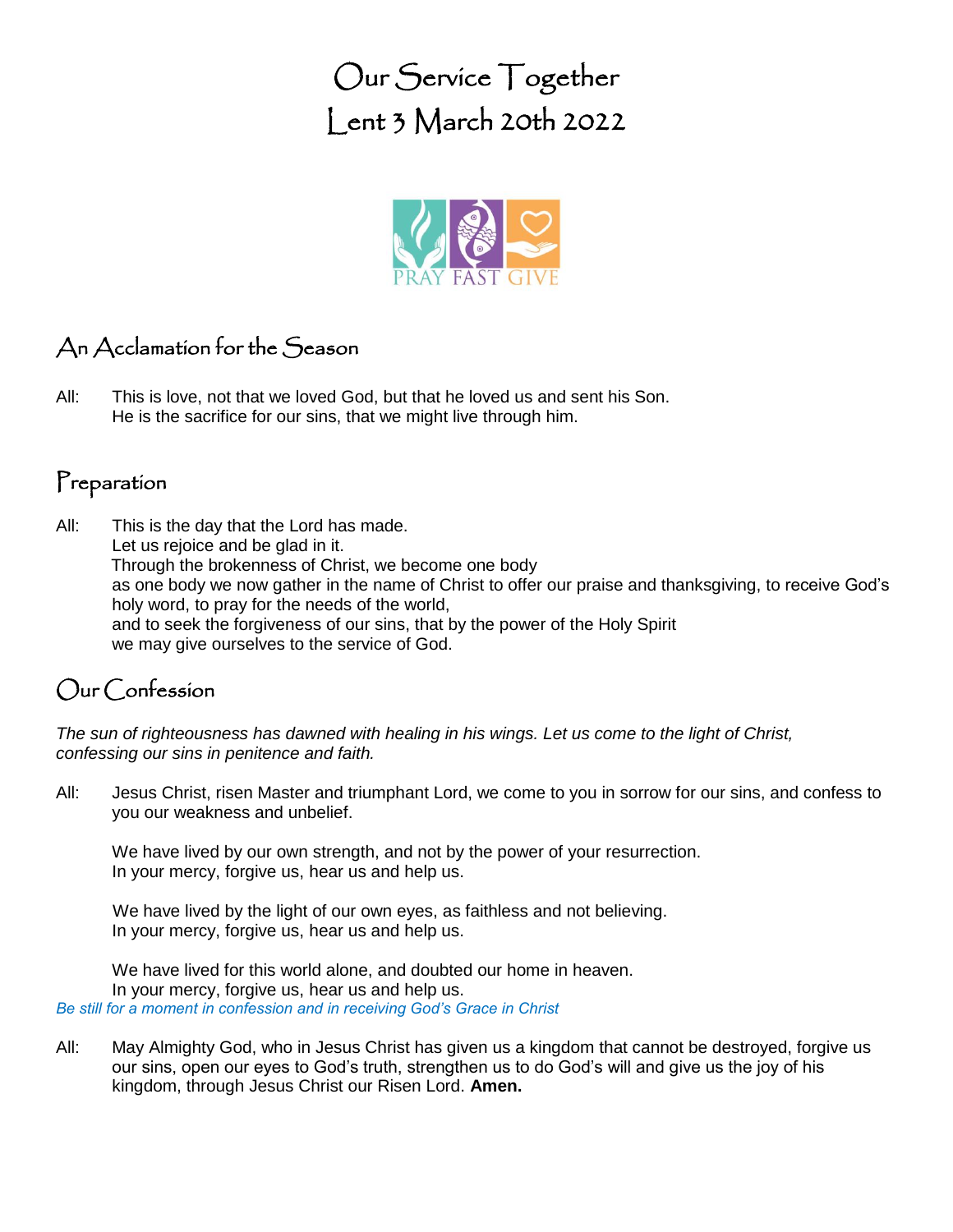# The opening prayer

All: The night has passed, and the day lies open before us; let us pray with one heart and mind.

*Silence is kept.*

All: As we rejoice in the gift of this new day, so may the light of your presence, O God, set our hearts on fire with love for you; now and for ever. Amen.

### The Psalmody Psalm 63.1-8 *We say the psalm aloud*

O God, you are my God; eagerly I seek you; my soul is athirst for you.

My flesh also faints for you, as in a dry and thirsty land where there is no water.

So would I gaze upon you in your holy place, that I might behold your power and your glory.

Your loving-kindness is better than life itself and so my lips shall praise you.

I will bless you as long as I live and lift up my hands in your name.

My soul shall be satisfied, as with marrow and fatness, and my mouth shall praise you with joyful lips,

When I remember you upon my bed and meditate on you in the watches of the night.

For you have been my helper and under the shadow of your wings will I rejoice.

Glory be to the Father, and to the Son: and to the Holy Ghost; as it was in the beginning, is now, and ever shall be: world without end. Amen.

# Scripture Reading Isaiah 55.1-9

Ho, everyone who thirsts, come to the waters; and you that have no money, come, buy and eat! Come, buy wine and milk without money and without price.

**<sup>2</sup>**Why do you spend your money for that which is not bread, and your labour for that which does not satisfy? Listen carefully to me, and eat what is good, and delight yourselves in rich food.

**3** Incline your ear, and come to me; listen, so that you may live.

I will make with you an everlasting covenant, my steadfast, sure love for David.

**<sup>4</sup>** See, I made him a witness to the peoples, a leader and commander for the peoples.

**<sup>5</sup>** See, you shall call nations that you do not know, and nations that do not know you shall run to you, because of the Lord your God, the Holy One of Israel, for he has glorified you.

**<sup>6</sup>** Seek the Lord while he may be found, call upon him while he is near;

<sup>7</sup> let the wicked forsake their way, and the unrighteous their thoughts;

let them return to the Lord, that he may have mercy on them, and to our God, for he will abundantly pardon.

**<sup>8</sup>** For my thoughts are not your thoughts, nor are your ways my ways, says the Lord.

**<sup>9</sup>** For as the heavens are higher than the earth, so are my ways higher than your ways and my thoughts than your thoughts.

*At the end of the reading we say:*

All: This is the word of the Lord. Thanks be to God.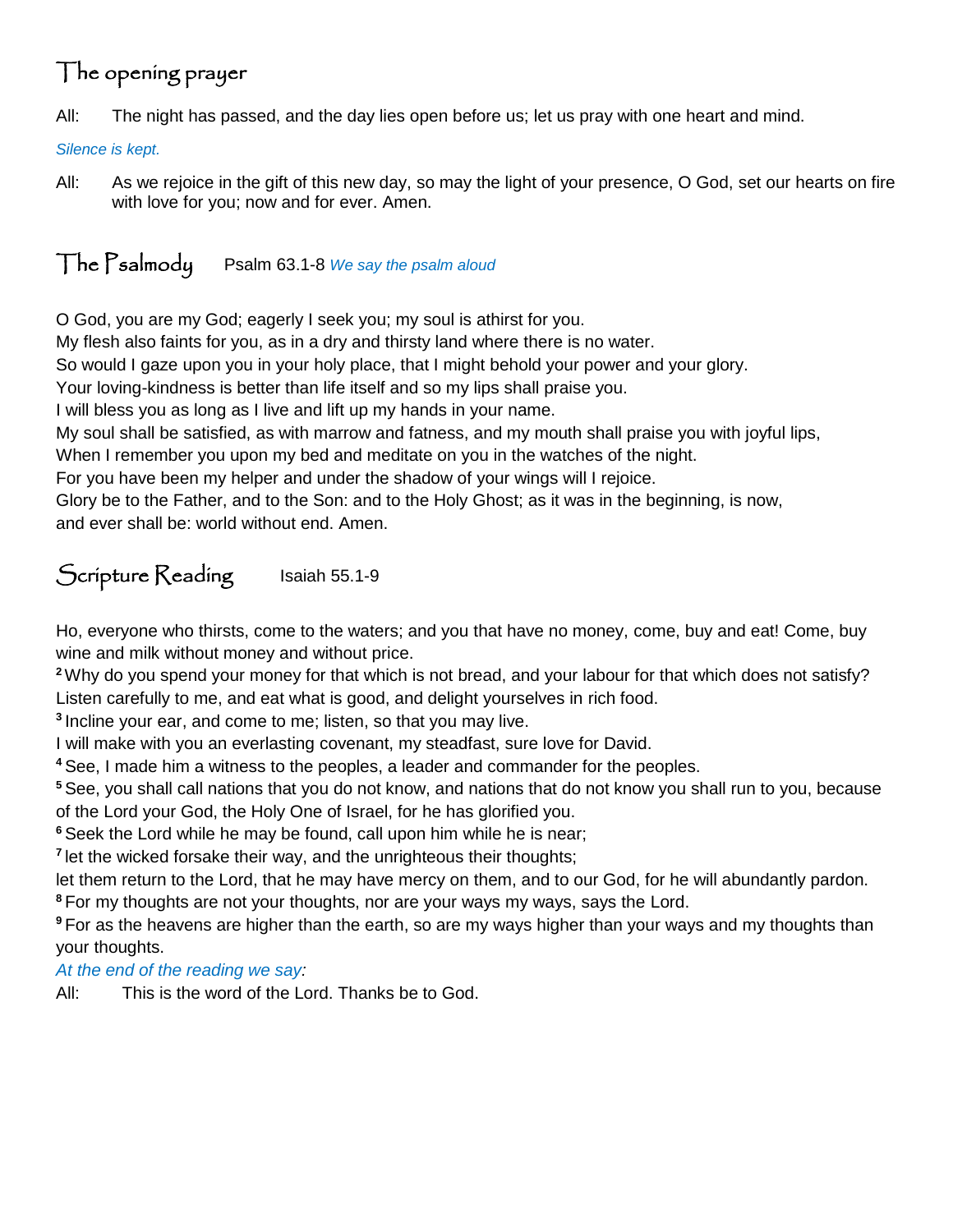## Gloria

All: Glory to God in the highest, and peace to his people on earth.

Lord God, heavenly King, almighty God and Father, we worship you, we give you thanks, we praise you for your glory.

Lord Jesus Christ, only Son of the Father, Lord God, Lamb of God, you take away the sin of the world: have mercy on us; you are seated at the right hand of the Father: receive our prayer.

For you alone are the Holy One, you alone are the Lord, you alone are the Most High, Jesus Christ, with the Holy Spirit, in the glory of God the Father. Amen.

## The Gospel Luke 13.1-9

At that very time there were some present who told him about the Galileans whose blood Pilate had mingled with their sacrifices. **<sup>2</sup>** He asked them, 'Do you think that because these Galileans suffered in this way they were worse sinners than all other Galileans? **<sup>3</sup>** No, I tell you; but unless you repent, you will all perish as they did. **<sup>4</sup>** Or those eighteen who were killed when the tower of Siloam fell on them—do you think that they were worse offenders than all the others living in Jerusalem? **<sup>5</sup>** No, I tell you; but unless you repent, you will all perish just as they did.'

**<sup>6</sup>** Then he told this parable: 'A man had a fig tree planted in his vineyard; and he came looking for fruit on it and found none. **<sup>7</sup>** So he said to the gardener, "See here! For three years I have come looking for fruit on this fig tree, and still I find none. Cut it down! Why should it be wasting the soil?" **<sup>8</sup>** He replied, "Sir, let it alone for one more year, until I dig round it and put manure on it. <sup>9</sup> If it bears fruit next year, well and good; but if not, you can cut it down."'

*At the end of the reading we say:*

All: This is the word of the Lord. Thanks be to God.

# A Reflection for the day

Jesus and Isaiah talk of choice and grace to us; in a twist to the usual expectation we find the Old Testament prophet sharing nice words rather than calling down judgment and fire.

Some found it easy, some still do, to declare God's judgment on folks and declare what is happening to them is because they are sinners; law breakers and God is punishing them. This is the background to the suggested questions posed to Jesus; but it doesn't feature in his answers, at least not the way we might think.

The suggestion is that some think others are sinners and that's why horrible things have happened, and they are blessed, clear so because life is good to them. Jesus calls out this false picture of life, of sin and especially of God. In Romans, St Paul reminds us of the reality that all have sinned and as such all have fallen short of the glory of God; of the calling of humanity to live in relationship with God and 'image' the divine within the world. Those on whom the tower of Siloam fell were not any more sinful than the people of Jerusalem who face a similar fate is they continue to look to their own ways to be rid of the Romans.

'Repent', is Jesus' call to the people; turn back to the way you are called to – live in relationship with God as His people and 'image' the divine in your humanity. In other words, be what you are created to be. And so he tells the story of another calling to be what you are supposed to be – the fig tree needs to be seen to be a fig tree, to both grow in the ground and blossom and bear fruit. So humanity is called to live and walk the planet and to blossom and bear fruit – love, gentleness, peace, patience. These are the attributes of God humanity is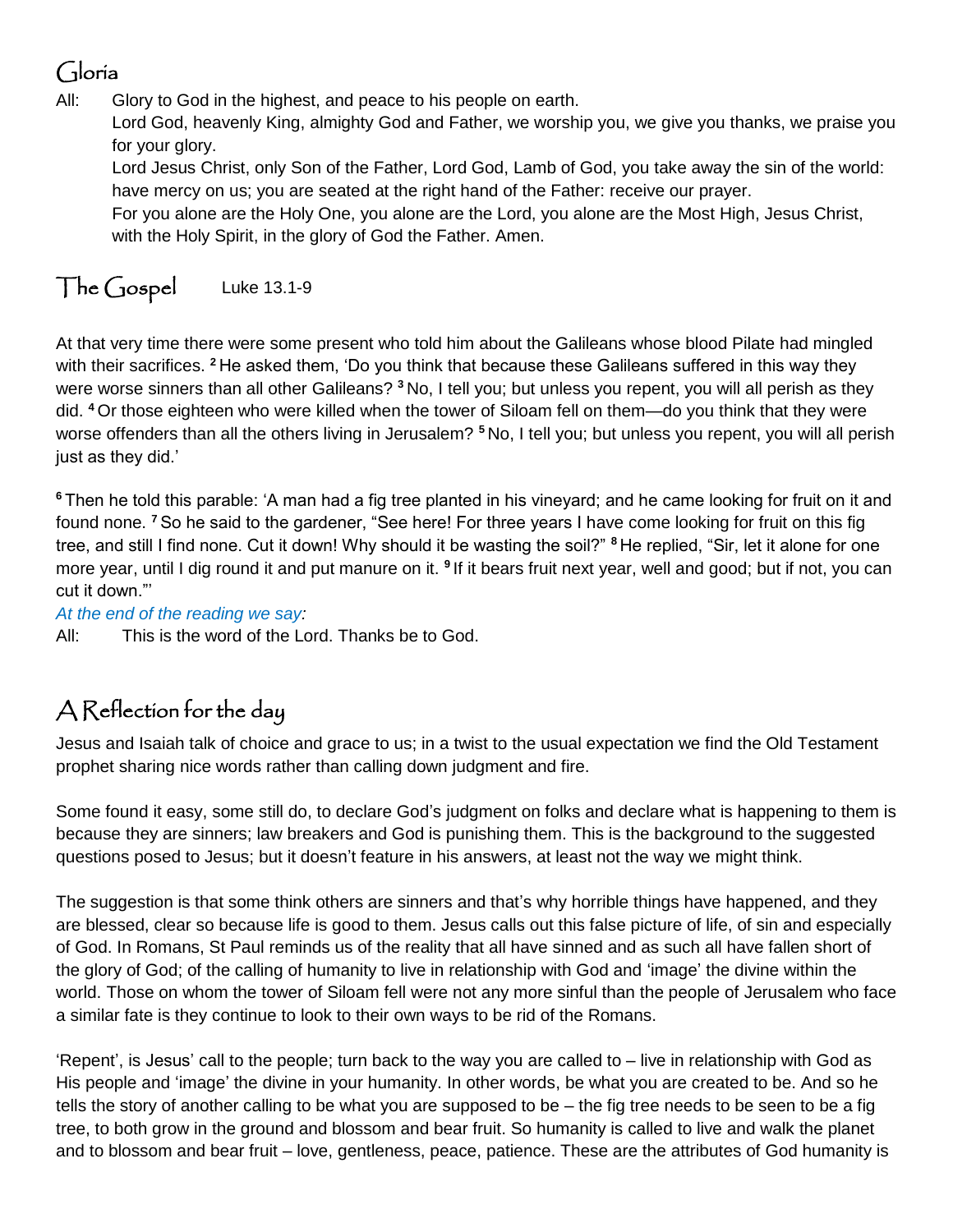called to bear the image of.

Isaiah asks us to see these attributes in God too; and the lack of them in humanity all too often. Here is a God of abundant grace, 'come and buy even though you have no ability to pay', and of patience, for what person would still reach out with love to the people of Israel who seem intent on looking for a different way, who are intent on rebellion always.

Why do you spend all your energy looking to buy the things that will never satisfy your hunger and thirst? Most of us would wash our hands of folks who keep ignoring the gift we have and running after a second class option; but not God. So the call to come back is placed on Isaiah's lips, the call to return to a true sense of identity and calling is spoken by Jesus.

It seems there has always been a choice for the people of God, to either walk with God and know the abundance of His grace or to try and make our own way, buy our own solutions and future and expend all we have on such ways. And the grace of God means the choice is always left to us with the reminder there are always consequences.

### The Creed

All: I believe in God, the Father almighty, creator of heaven and earth. I believe in Jesus Christ, his only Son, our Lord, who was conceived by the Holy Spirit, born of the Virgin Mary, suffered under Pontius Pilate, was crucified, died, and was buried; he descended to the dead. On the third day he rose again; he ascended into heaven, he is seated at the right hand of the Father, and he will come to judge the living and the dead. I believe in the Holy Spirit, the holy catholic Church, the communion of saints, the forgiveness of sins, the resurrection of the body, and the life everlasting. Amen.

#### Prayers *We make our intercessions*

Almighty and ever-loving God, you are more ready to hear us and forgive us than we are to come to you; but now we come in your grace and pray.

Lord we look for you, we long for you, our whole being thirsts for you and your love. Lord, open our eyes, awaken us to what is around us and make us aware of your coming to us. *Lord in your mercy hear our prayers.*

We pray for those who nurture the young, those teach and equip others that they might flourish in their humanity. Give them wisdom to guide and patience to walk alongside those who learn the way to love and bring peace in the world. *Lord in your mercy hear our prayers.*

Lord, as you have given us this world to live in, help us to use its riches and resources with sensitivity. Bless all who work on the land, who supply our food and daily need. *Lord in your mercy hear our prayers.*

We pray for those who lead communities and nations, may they know the path you call all humanity to in Christ; that of peace, of grace, of love and justice. *Lord in your mercy hear our prayers.*